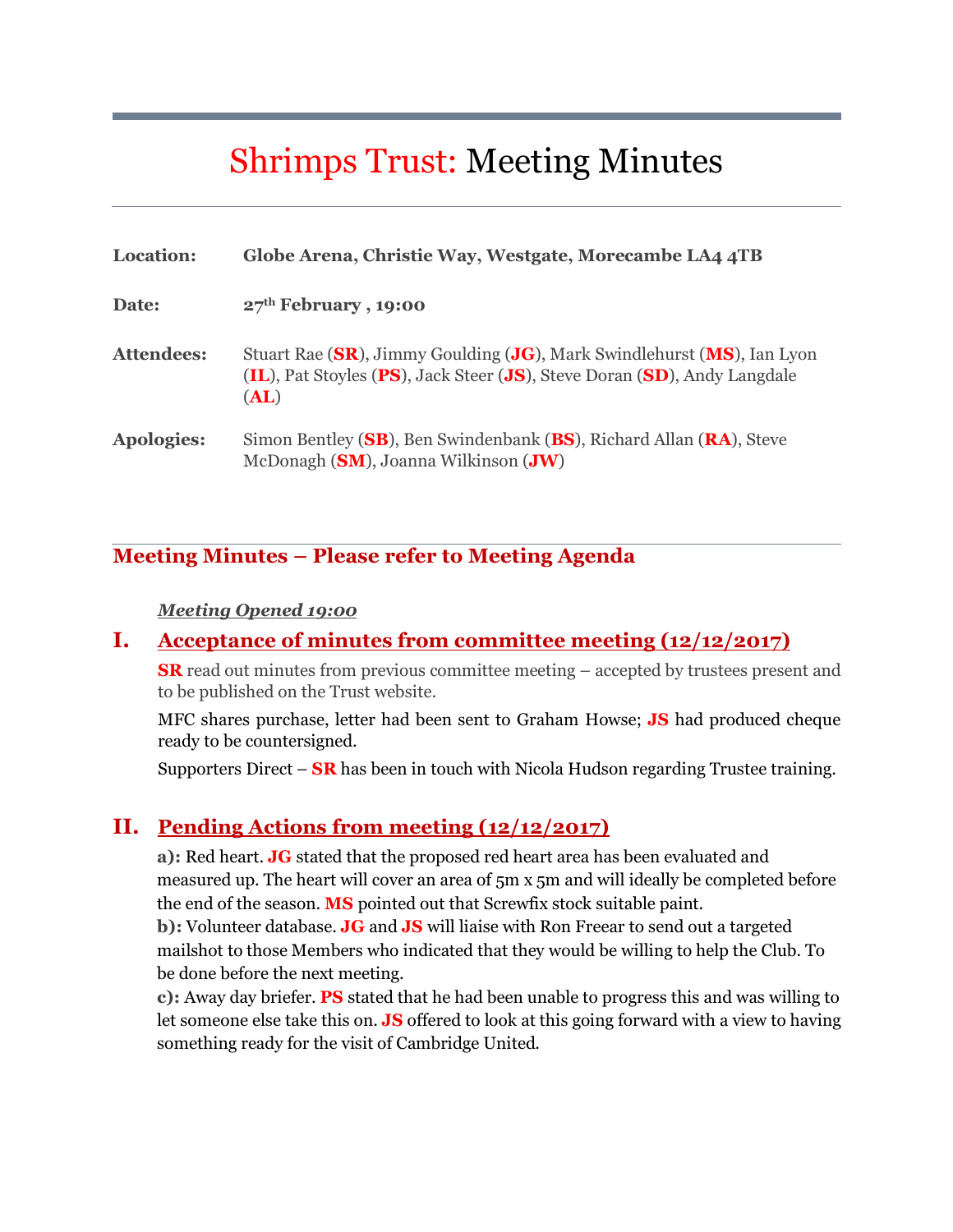**d):** Trustee Board training. **SR** reiterated that we need to sort out a date for training, only Sundays are available for full training. A £100 donation to Supporters Direct was voted through in appreciation of work done to support the formation of the Shrimps Trust. **e):** Partner agreement. **RA** has been unable to progress this. **SD** will take this on and put in place ASAP.

# **III. Finance Report**

JS handed out the Shrimps Supporters Society Limited Management Information Document for the Period to 25th February 2018. Brief discussion regarding Membership Packs for next season. Membership – do we discount or add to a renewal. Database needs to be cleaned up, Ron Freear to be invited to the next committee meeting.

Electronic card payments. There ae various options available – PayPal, Sum Up, I – Zettle. Would make taking payment for Memberships, calendars, merchandise more convenient, especially at busy times such as Launch Night.

# **IV. Membership Update**

Current numbers. **JG** gave a quick update on Membership numbers, 374 + 1 from LMC pending. Aaron McGowan has been presented with an unused Membership prize. Ken Ormrod will be presented with another. There are 12 overseas Members, **JG** has connected them to each other via e – mail. There was a suggestion that we could pin their locations on Google Maps and display on our website. **PS** will progress this, **JG** will provide location information. Discounted junior, youth, young adult Membership to be looked at going forward.

**SD** to progress pending Discount / Prize Draw Partnerships. **AL** will chase up Jump Rush.

# **V. Legends Wall**

**MS** displayed the banners for the first four inductees of the Legends Wall (Barry Roche, Ken Ormrod, Clarrie Hollings, and Charlie Lea). Meeting agreed that they looked superb. Mounting of banners and unveiling of Legends Wall to be organized ASAP. Legends Night event – Wayne Curtis, Stewart Drummond, and Danny Adams unable to attend. Line-up will be finalised shortly.

# **VI. Matters Arising from Meeting with Morecambe FC (30/01/2018)**

**a):** Omega Terrace project. Options for fundraising and grants to be explored. Clarification to be sought as to whether any grant has already been applied for by Morecambe FC / Morecambe FC Community Sports.

**b):** Memorial Garden. Not considered to be a major priority at this time but will be considered again in the future.

**c):** Supporter Liaison Officer (SLO). Club SLO, Graham Fagan, to be invited along to a future meeting to find out what his role is. Club GMSO (Ground Management Safety Officer), Graham Brennan, to be invited to a meeting also.